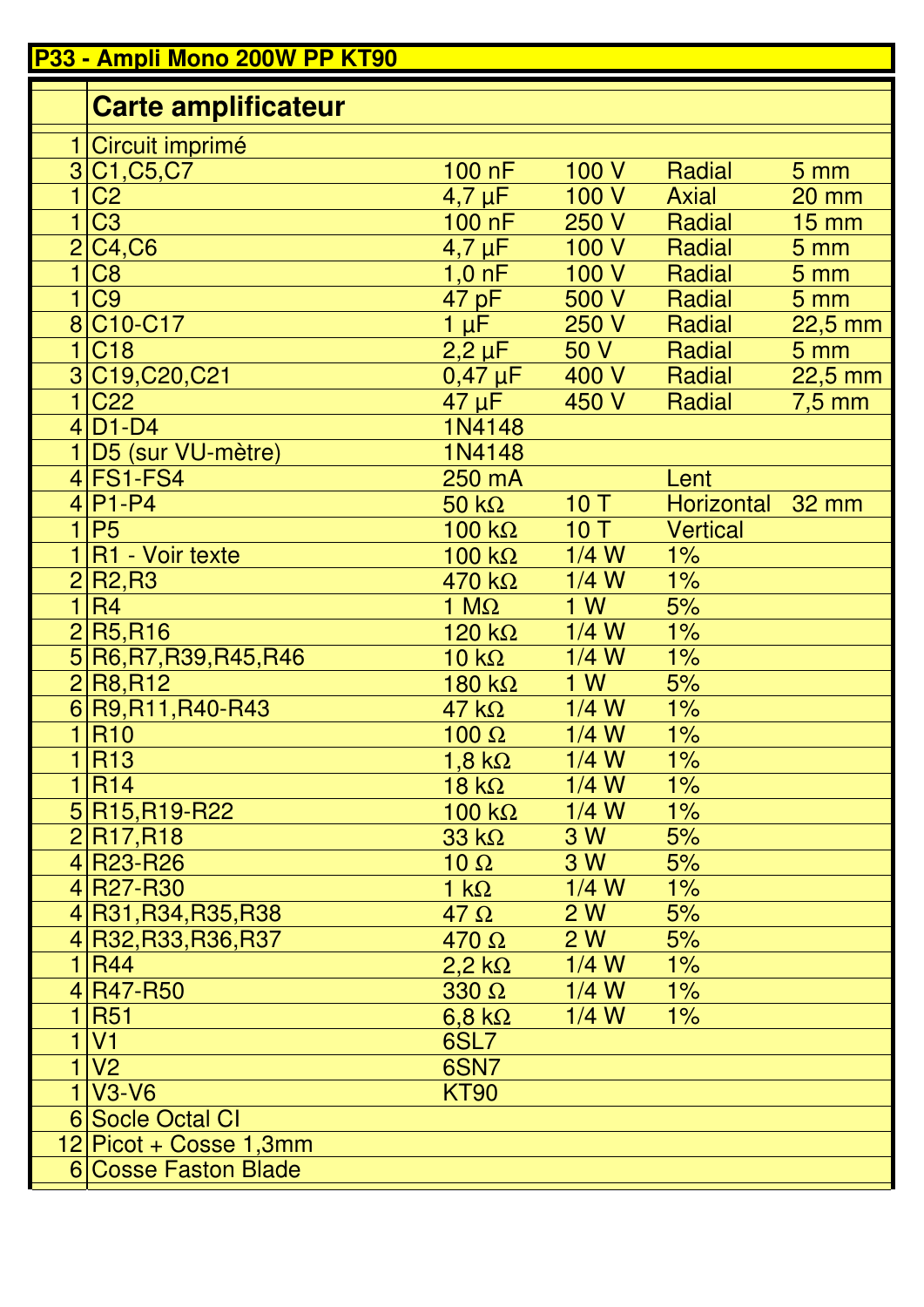|                | Carte préamplificateur              |                 |             |             |                   |
|----------------|-------------------------------------|-----------------|-------------|-------------|-------------------|
|                | Circuit imprimé                     |                 |             |             |                   |
| $\overline{2}$ | C1, C17                             | $1 \mu F$       | 50 V        | Radial      | 5 <sub>mm</sub>   |
| $\overline{1}$ | C <sub>2</sub>                      | $2,2 \mu F$     | 250 V       | Radial      | $27,5$ mm         |
| $\overline{2}$ | C <sub>3</sub> , C <sub>14</sub>    | $22 \mu F$      | 450 V       | Radial      | $7,5$ mm          |
| $\overline{2}$ | C4, C5                              | 1 nF            | 100V        | Radial      | 5 <sub>mm</sub>   |
| $\overline{2}$ | C6, C7                              | 10 nF           | 100 V       | Radial      | 5 <sub>mm</sub>   |
| $\overline{2}$ | C8, C10                             | $100$ nF        | 100 V       | Radial      | 5 <sub>mm</sub>   |
| $\overline{1}$ | C <sub>9</sub>                      | $1 \mu F$       | 100 V       | Radial      | $7,5$ mm          |
| $\overline{1}$ | <b>C11</b>                          | $10 \mu F$      | 63 V        | Radial      | 5 <sub>mm</sub>   |
| $\overline{1}$ | C <sub>13</sub>                     | $2,2 \mu F$     | 250 V       | Radial      | 27,5 mm           |
|                | 2 C15,C16                           | 100 nF          | 400 V       | Radial      | <b>10 mm</b>      |
| $\mathbf 1$    | C <sub>18</sub>                     | 15pF            | 500 V       | Radial      | 5 <sub>mm</sub>   |
| $\overline{2}$ | K1,K2                               | $G5V-2$         | 24 V        | <b>DPDT</b> |                   |
|                | $2$ P <sub>1</sub> , P <sub>2</sub> | $470 k\Omega$   |             | Lin         |                   |
| $\overline{1}$ | P <sub>3</sub>                      | $47 k\Omega$    |             | Log         |                   |
| $\overline{1}$ | <b>R1</b>                           | $130 k\Omega$   | $1/4$ W     | $1\%$       |                   |
|                | 3R2, R11, R23                       | $22 k\Omega$    | $1/4$ W     | $1\%$       |                   |
| $\overline{2}$ | <b>R3,R4</b>                        | $1 k\Omega$     | $1/4$ W     | $1\%$       |                   |
|                | 3R5,R15,R19                         | $10 k\Omega$    | $1/4$ W     | 1%          |                   |
| $\mathbf{1}$   | <b>R6</b>                           | $220 k\Omega$   | $1/4$ W     | $1\%$       |                   |
|                | 4R7, R9, R10, R16, R22              | $47$ k $\Omega$ | $1/4$ W     | 1%          |                   |
| $\mathbf 1$    | R <sub>12</sub>                     | $120 k\Omega$   | $1/4$ W     | $1\%$       |                   |
| $\mathbf{1}$   | <b>R13</b>                          | 1 $M\Omega$     | $1/2$ W     | 1%          |                   |
| 1              | <b>R14</b>                          | 1 $M\Omega$     | $1/4$ W     | 1%          |                   |
|                | <b>R17</b>                          | $220 k\Omega$   | 1 W         | 5%          |                   |
| $\mathbf{1}$   | <b>R20</b>                          | $33 k\Omega$    | 2W          | 5%          |                   |
| 1              | <b>R21</b>                          | 100 $k\Omega$   | $1/4$ W     | $1\%$       |                   |
| 1              | V <sub>1</sub>                      | 6922            |             |             |                   |
| $\overline{1}$ | V <sub>2</sub>                      | <b>ECC832</b>   |             |             |                   |
| $\overline{2}$ | Socle noval CI                      |                 |             |             |                   |
|                | 12 Picot + Cosse 1,3mm              |                 |             |             |                   |
|                | <b>Alimentation</b>                 |                 |             |             |                   |
|                | Circuit imprimé                     |                 |             |             |                   |
| 1              | <b>B1</b>                           | 800 V           | 4 A         | Radial      | $5 - 5 - 5$       |
|                | <b>B2</b>                           | 40 V            | 1,5A        | Radial      | Rond              |
| 1              | <b>B3</b>                           | <b>200 V</b>    | 1A          | Radial      | Rond              |
| $\overline{1}$ | <b>B4</b>                           | 40 V            | 5A          | Radial      | $5 - 5 - 5$       |
| $\mathbf{1}$   | C <sub>1</sub>                      | 22 nF           | <b>2 KV</b> | Radial      | $27,5$ mm         |
| $\overline{2}$ | C <sub>2</sub> , C <sub>5</sub>     | 470 nF          | <b>1 KV</b> | Radial      | $27,5$ mm         |
| $\overline{2}$ | C <sub>3</sub> , C <sub>4</sub>     | 470 µF          | 400 V       | Radial      | $10 \, \text{mm}$ |
| $\overline{2}$ | <b>C6,C8</b>                        | 470 nF          | 630 V       | Radial      | $27,5$ mm         |
| $\overline{1}$ | C <sub>7</sub>                      | 10nF            | 630 V       | Radial      | <b>10 mm</b>      |
|                | 3 C9, C10, C13                      | $22 \mu F$      | 450 V       | Radial      | $7,5$ mm          |
| $\mathbf{1}$   | <b>C11</b>                          | $10 \mu F$      | 100 V       | Radial      | 5 <sub>mm</sub>   |
|                | 2 C12, C14                          | 100 nF          | 400 V       | Radial      | <b>10 mm</b>      |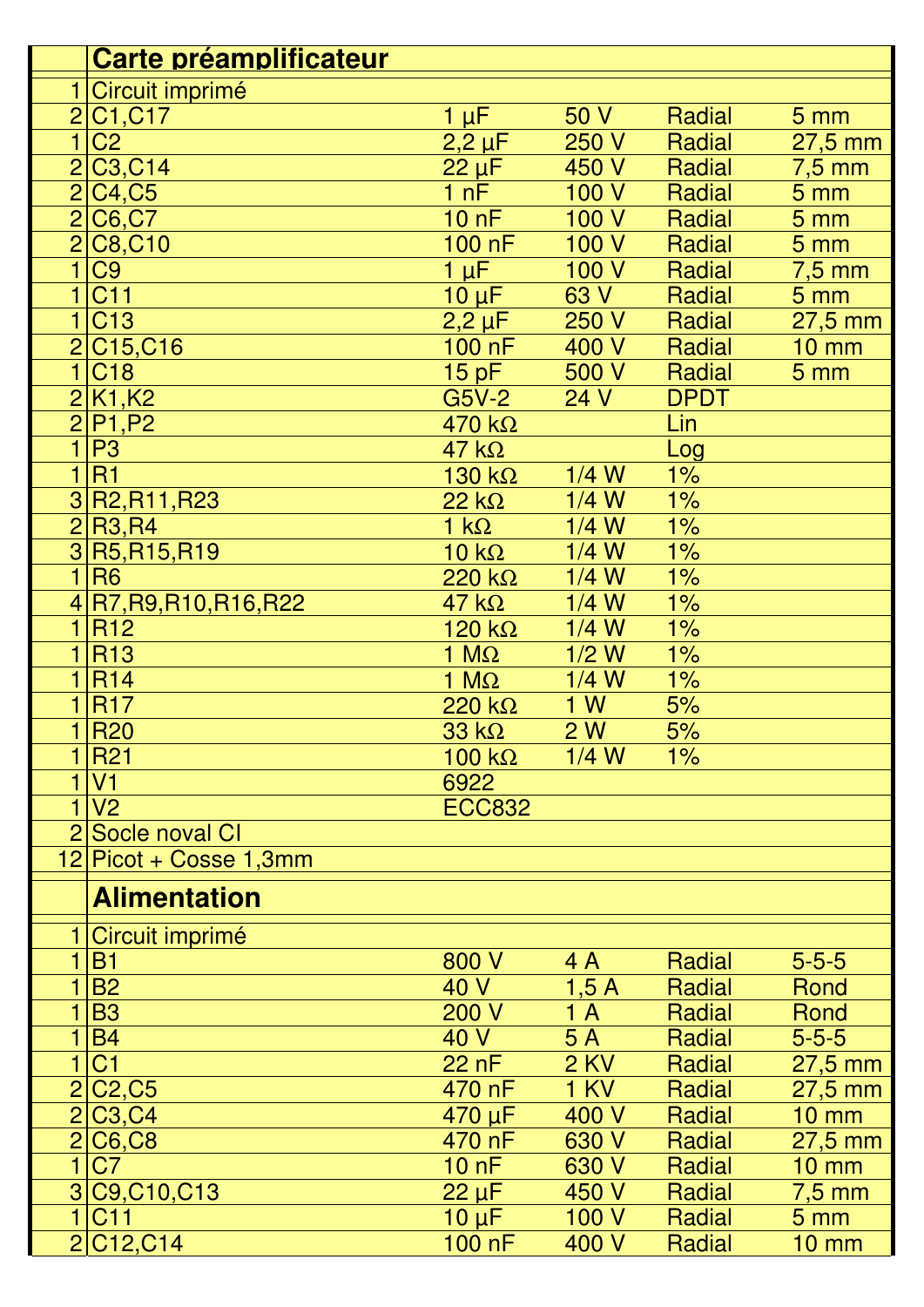|                | 1 C15                        | $10 \mu F$         | 250 V   | Radial          | 5 <sub>mm</sub>   |
|----------------|------------------------------|--------------------|---------|-----------------|-------------------|
|                | 5C16,C18,C19,C25,C27         | $1 \mu F$          | 50 V    | Radial          | 5 <sub>mm</sub>   |
| 1              | C <sub>17</sub>              | 4700 µF            | 25V     | Radial          | $7,5$ mm          |
| $\mathbf 1$    | <b>C20</b>                   | $47 \mu F$         | 25V     | Radial          | 5 <sub>mm</sub>   |
| $\mathbf{1}$   | C <sub>21</sub>              | 100 nF             | 100V    | Radial          | 5 <sub>mm</sub>   |
| $\mathbf 1$    | C <sub>22</sub>              | $1000 \mu F$       | 50 V    | Radial          | 5 <sub>mm</sub>   |
| 1              | <b>C23</b>                   | 1 nF               | 500V    | Radial          | 5 <sub>mm</sub>   |
| 1              | <b>C26</b>                   | $10 \mu F$         | 160 V   | Radial          | 5 <sub>mm</sub>   |
| $\mathbf{1}$   | <b>C30</b>                   | $470 \,\mu F$ 50 V |         | Radial          | 5 <sub>mm</sub>   |
|                | 4 D1, D2, D3, D4             | 1N4007             |         |                 |                   |
| $\mathbf 1$    | D <sub>5</sub>               | <b>LED</b>         |         |                 |                   |
|                | D7, D8, D10, D11             | 1N4148             |         |                 |                   |
| $\mathbf{1}$   | D <sub>9</sub>               | <b>LED</b>         | 12V     | Clignotante     |                   |
|                | $1$ FS3                      | 1A                 |         | Rapide          | $20 \, \text{mm}$ |
| 1              | IC1                          | <b>MC1458</b>      |         |                 |                   |
| $\mathbf{1}$   | IC <sub>2</sub>              | 78L12              |         |                 |                   |
| $\mathbf 1$    | IC <sub>3</sub>              | 7806               |         |                 |                   |
| 1              | K <sub>2</sub>               | 6 V                | 6 A     | <b>SPST</b>     |                   |
| 1              | K <sub>3</sub>               | 24 V               | 6 A     | <b>SPST</b>     |                   |
| $\overline{1}$ | P <sub>1</sub>               | <b>22 kW</b>       | 10T     | <b>Vertical</b> |                   |
| $\overline{1}$ | Q <sub>1</sub>               | 2SK1120            |         |                 |                   |
| $\mathbf{1}$   | Q2                           | MPSA92             |         |                 |                   |
|                | R1, R2, R13, R14             | 1 $M\Omega$        | 1 W     | 5%              |                   |
| $\overline{1}$ | R <sub>3</sub>               | $10 k\Omega$       | $1/4$ W | 1%              |                   |
|                | 3R4, R5, R6                  | 100 k $\Omega$     | 2W      | 5%              |                   |
| $\mathbf{1}$   | R <sub>7</sub>               | 100 k $\Omega$     | 1 W     | 5%              |                   |
| 1              | R <sub>8</sub>               | $270 k\Omega$      | 1 W     | 5%              |                   |
| $\mathbf 1$    | R <sub>9</sub>               | $220 k\Omega$      | 1 W     | 5%              |                   |
| $\mathbf 1$    | <b>R10</b>                   | 1 $M\Omega$        | $1/2$ W | 1%              |                   |
| 1              | <b>R11</b>                   | $470 k\Omega$      | 2 W     | 5%              |                   |
| 11             | <b>R12</b>                   | $56 k\Omega$       | $1/2$ W | $1\%$           |                   |
| $\mathbf{1}$   | <b>R15</b>                   | $8.2 k\Omega$      | 3 W     | 5%              |                   |
| 1 <sup>1</sup> | <b>R16</b>                   | $27 k\Omega$       | 3 W     | 5%              |                   |
|                | 1 R17                        | $18 k\Omega$       | 2W      | 5%              |                   |
|                | 4R19, R20, R21, R23          | $100 k\Omega$      | $1/4$ W | 1%              |                   |
| $\mathbf 1$    | <b>R22</b>                   | $8,2 k\Omega$      | $1/4$ W | 1%              |                   |
| $\mathbf{1}$   | <b>R24</b>                   | $470 \Omega$       | $1/4$ W | 1%              |                   |
| 1 <sup>1</sup> | <b>R25</b>                   | $1,5$ k $\Omega$   | 1W      | 5%              |                   |
|                | 1 R26                        | $4,7$ k $\Omega$   | $1/4$ W | 1%              |                   |
|                | <b>R27</b>                   | $220 k\Omega$      | $1/4$ W | $1\%$           |                   |
| 1              | T1                           | 230/2x9V           | 2,3 VA  |                 |                   |
| 1              | Z1                           | 5,1 V              | 400 mW  |                 |                   |
| $\mathbf{1}$   | $\overline{Z}2$              | 5,6V               | 400 mW  |                 |                   |
| $\mathbf{1}$   | Z3                           | 180 V              | 1,3 W   |                 |                   |
| $\mathbf{1}$   | Z <sub>4</sub>               | <b>12 V</b>        | 400 mW  |                 |                   |
|                | 11 Cosse Faston Blade 6,35mm |                    |         |                 |                   |
|                | 26 Picot + Cosse 1,3mm       |                    |         |                 |                   |
|                |                              |                    |         |                 |                   |